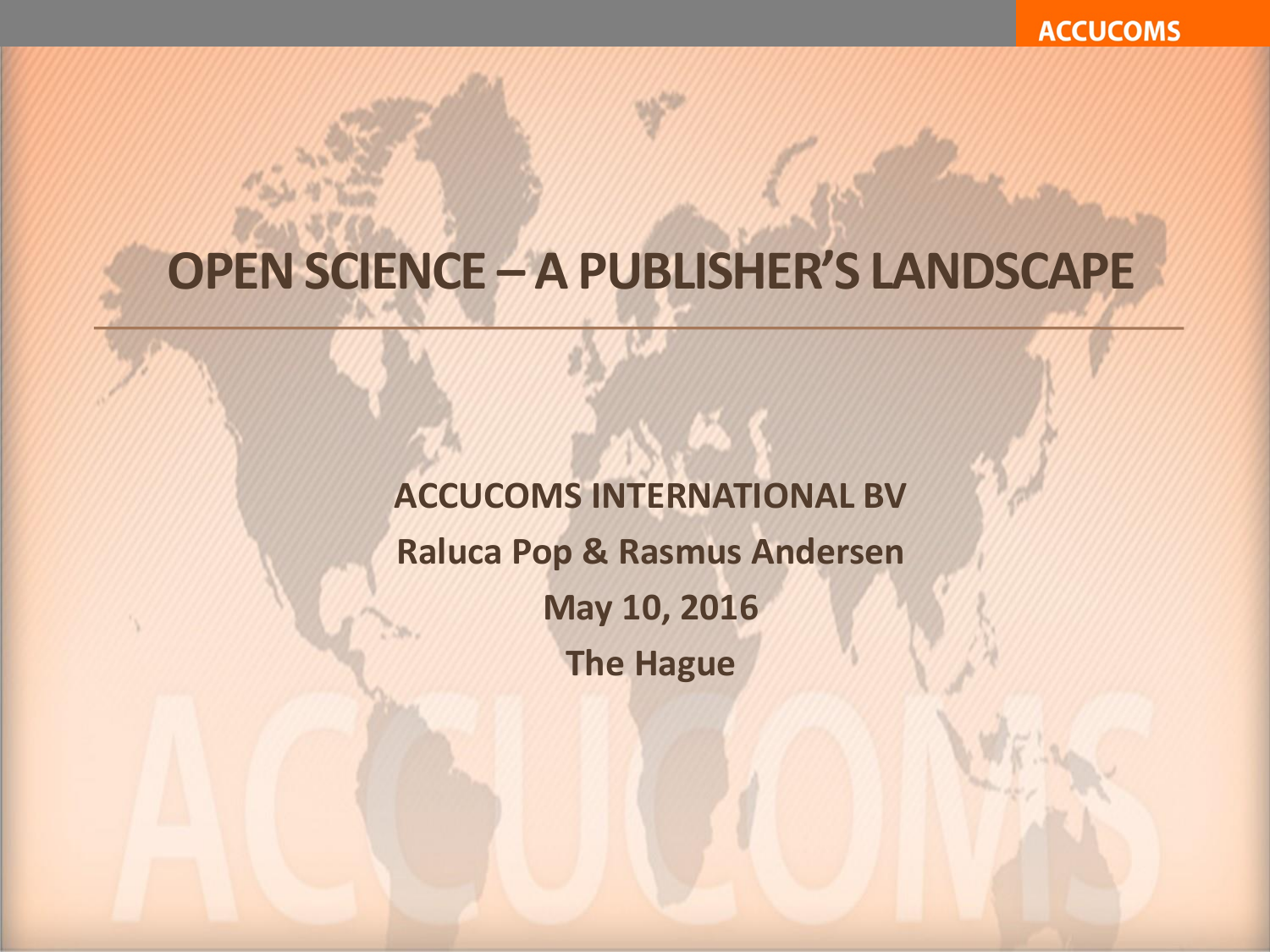# ABOUT ACCUCOMS

International Services to STM Publishers worldwide

- Multilingual staff
- Local knowledge
- Established relationships

### **>Our Services:**

- Local Representation
- Telesales
- Customer Service
- Business Intelligence Reports
- Events representation
- End-user Training

ACCUCOMS in numbers 220 publisher agreements 150.000 phone calls 20+ languages 30+ nationalities 1500 telesales campaigns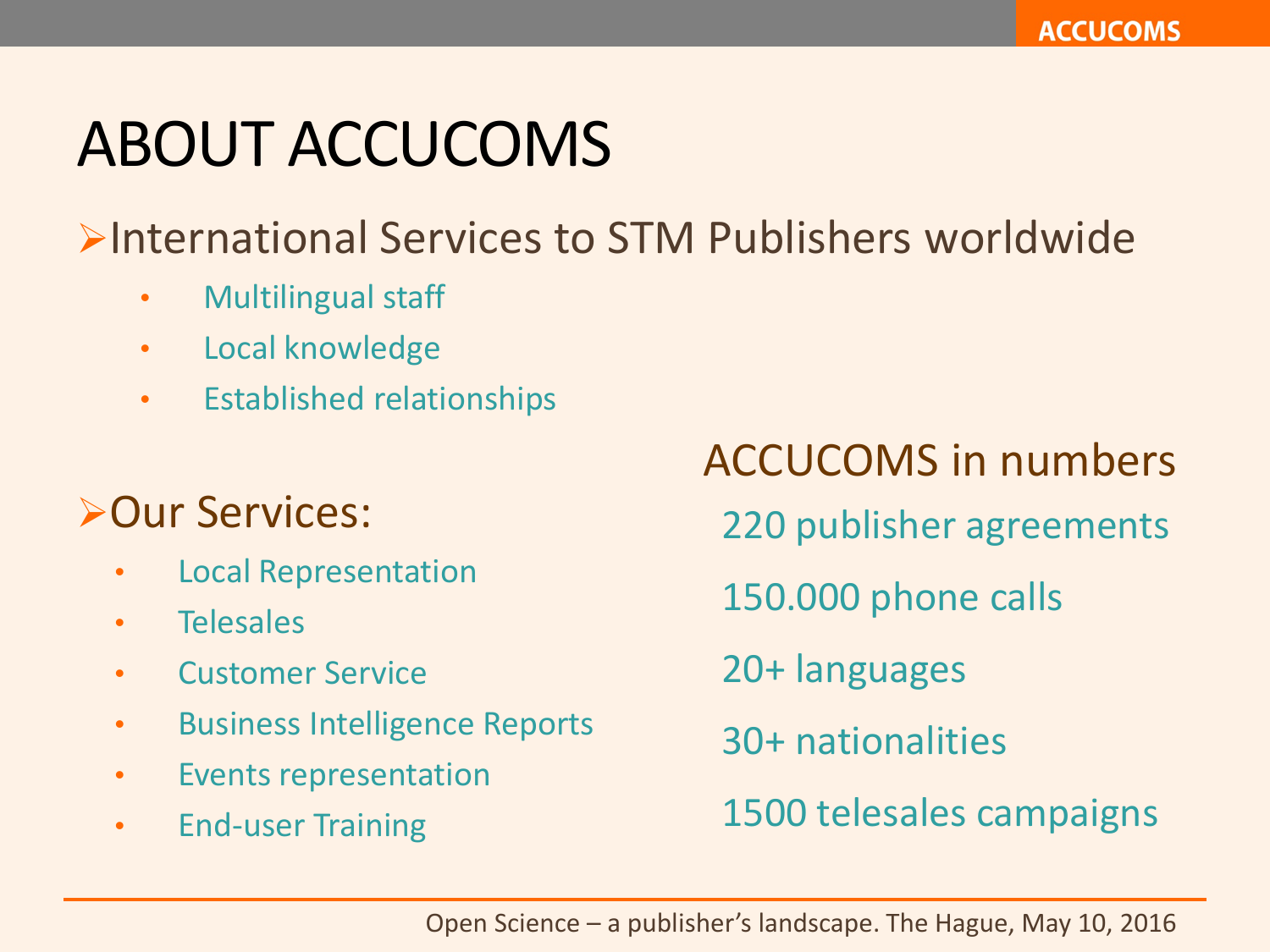### OUR CUSTOMERS

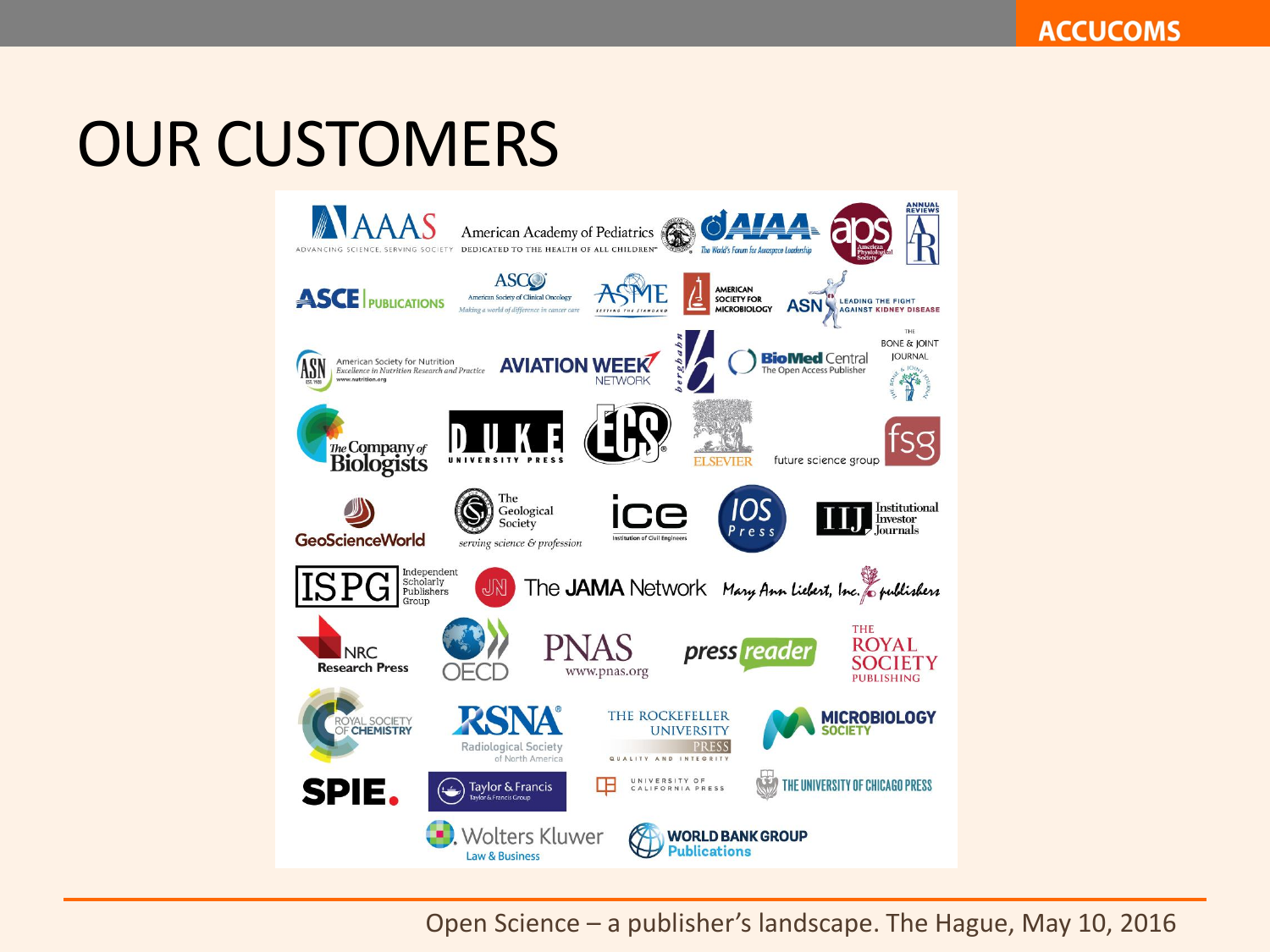### OPEN SCIENCE – PAINTING THE PICTURE

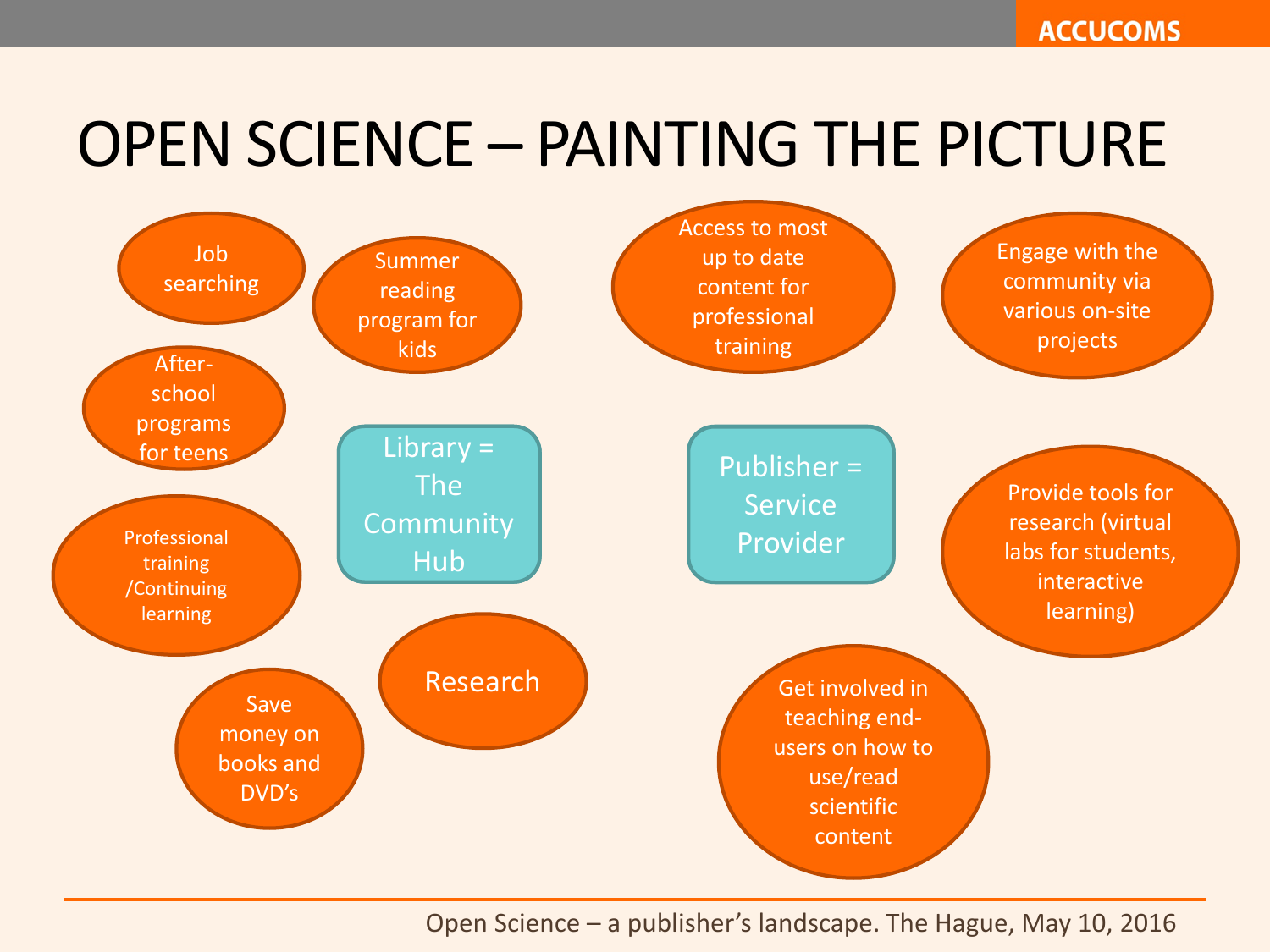### OPEN SCIENCE – PAINTING THE PICTURE

Open Science from the publisher's perspective



> The costs of open science

 $\triangleright$  Public libraries and academic publishers – Where are the links?

Usage of open access content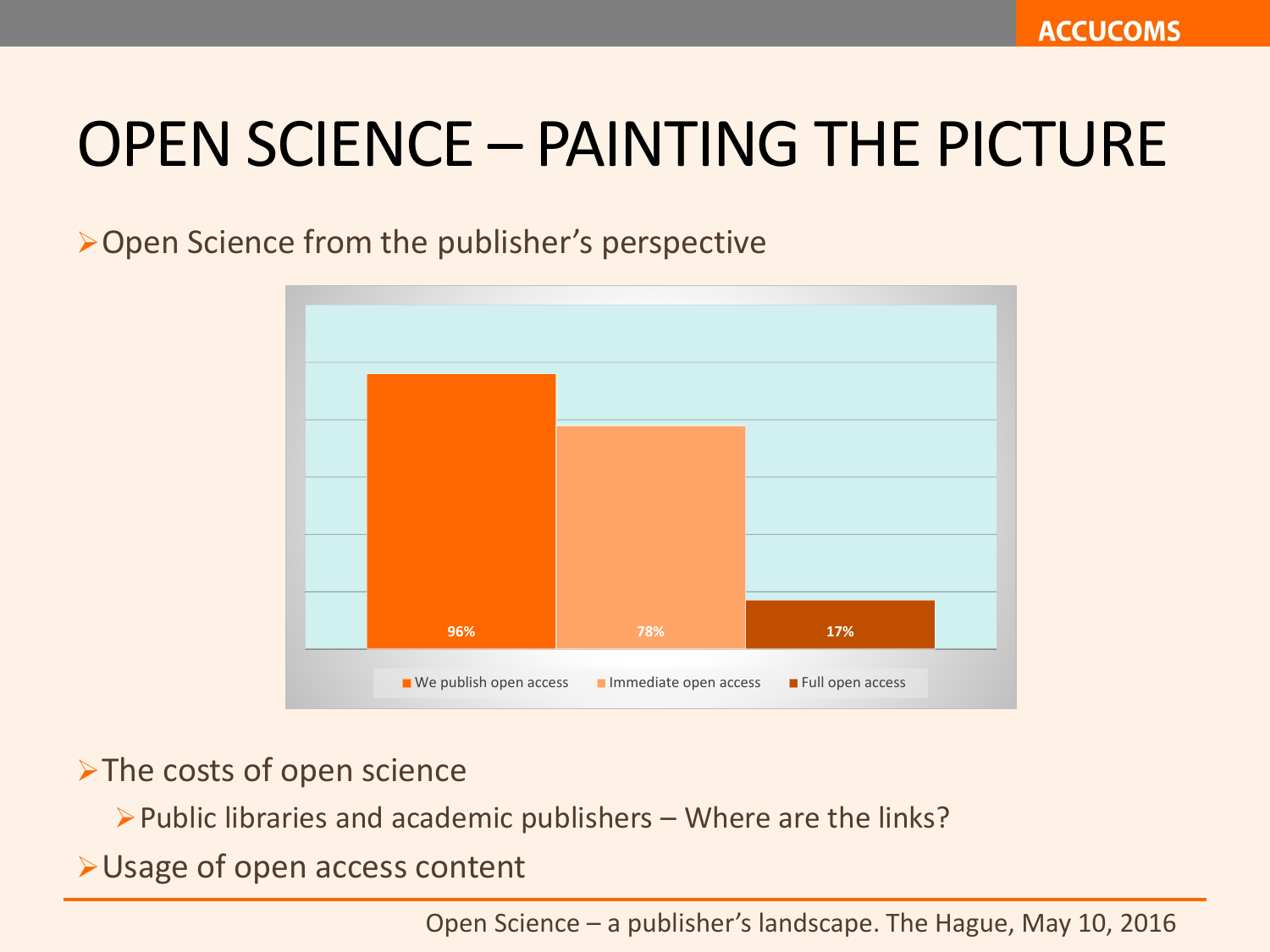### Society publishers

- o Not-for-profit
- o Develop a certain field qualitatively and quantitatively
- o Specialized and diverse



**THE** ROYAL **SOCIETY PUBLISHING** 

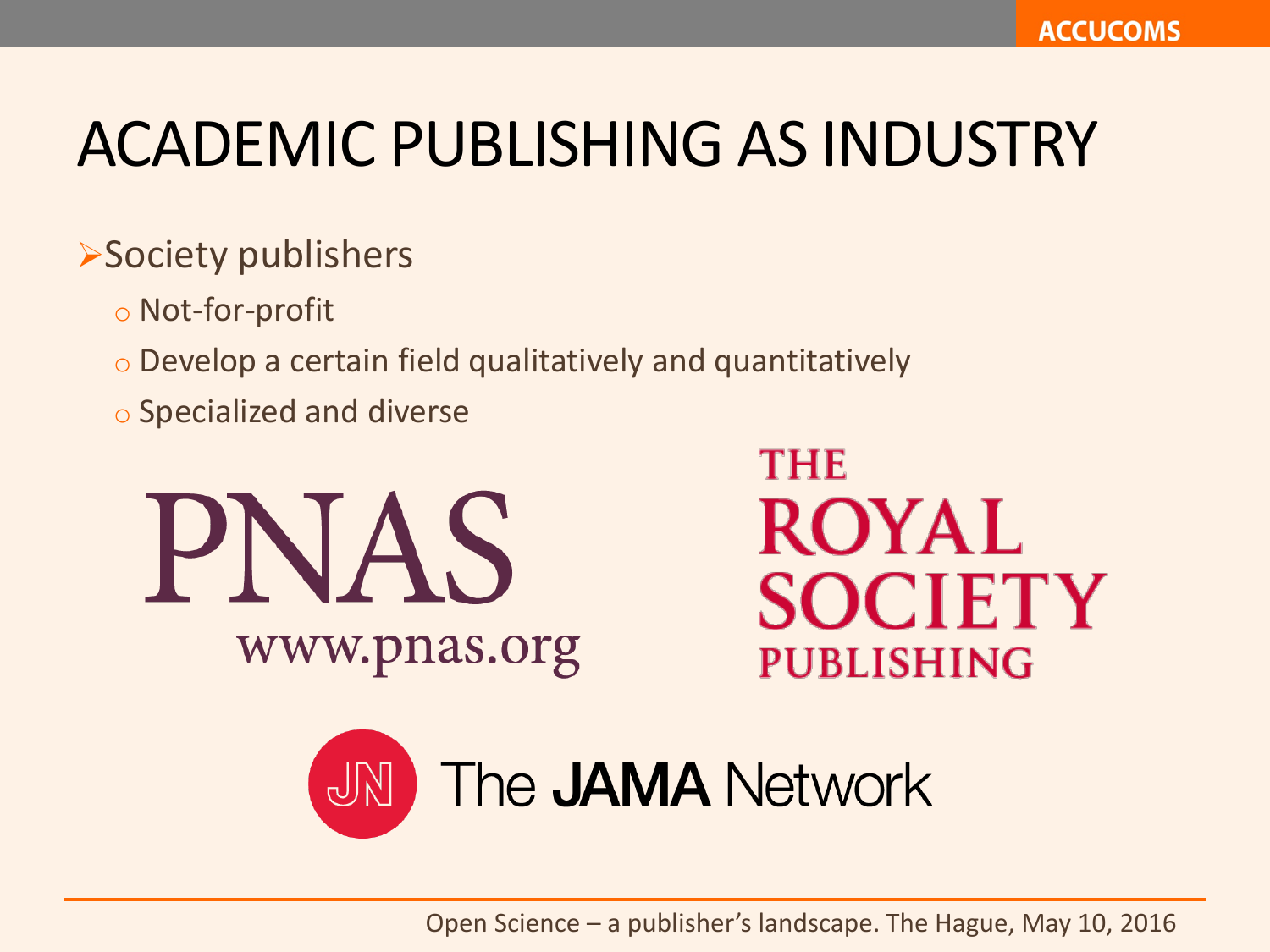### Commercial publishers

- o For-profit
- o Specialists in disseminating science
	- 'Service providers'
- o At the forefront of OA developments





#### **Openmusiclibrary.org**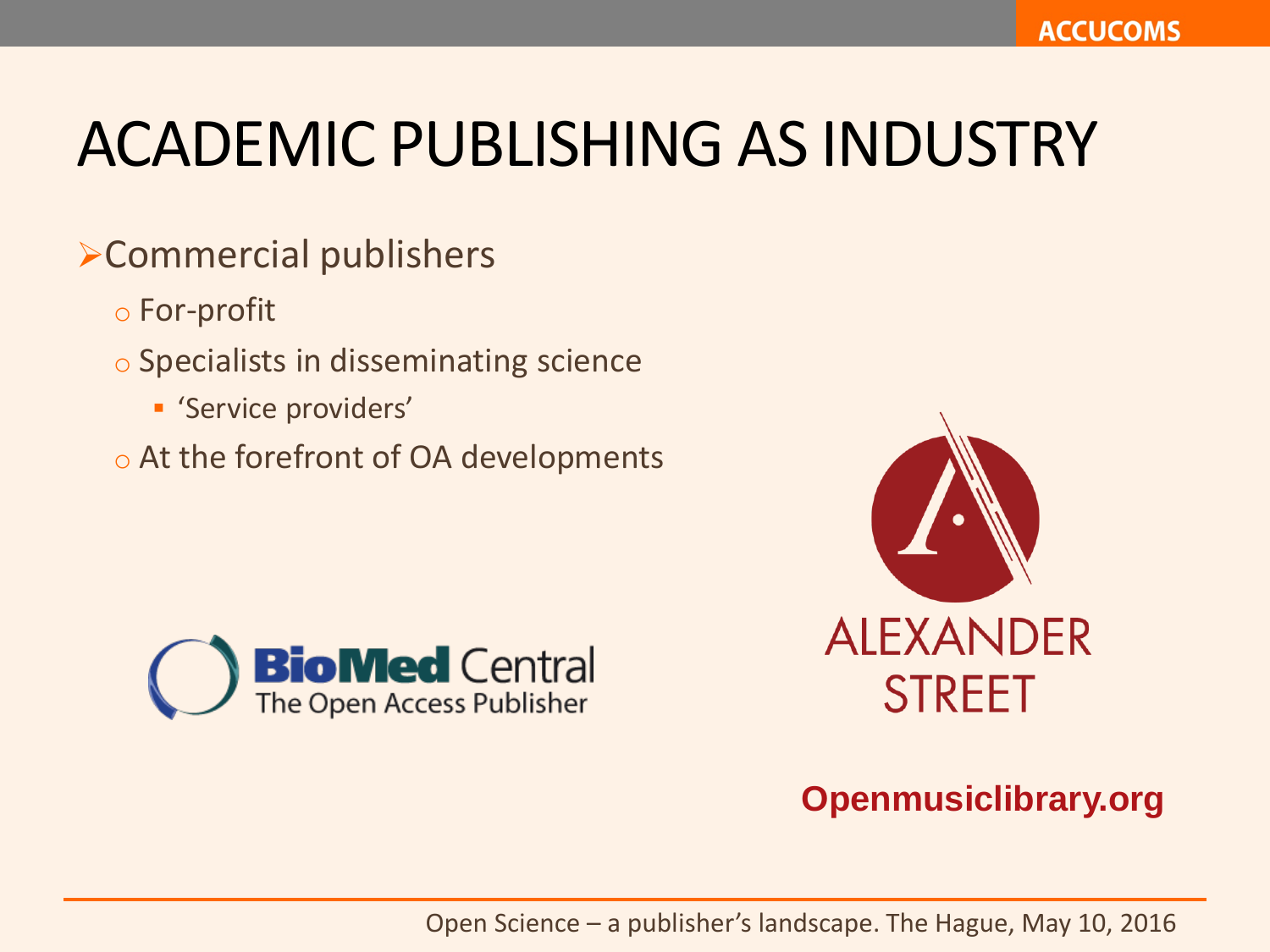#### >How does open access work?

- o Gold OA
	- **Altered payment structure**
	- No longer copyrighted

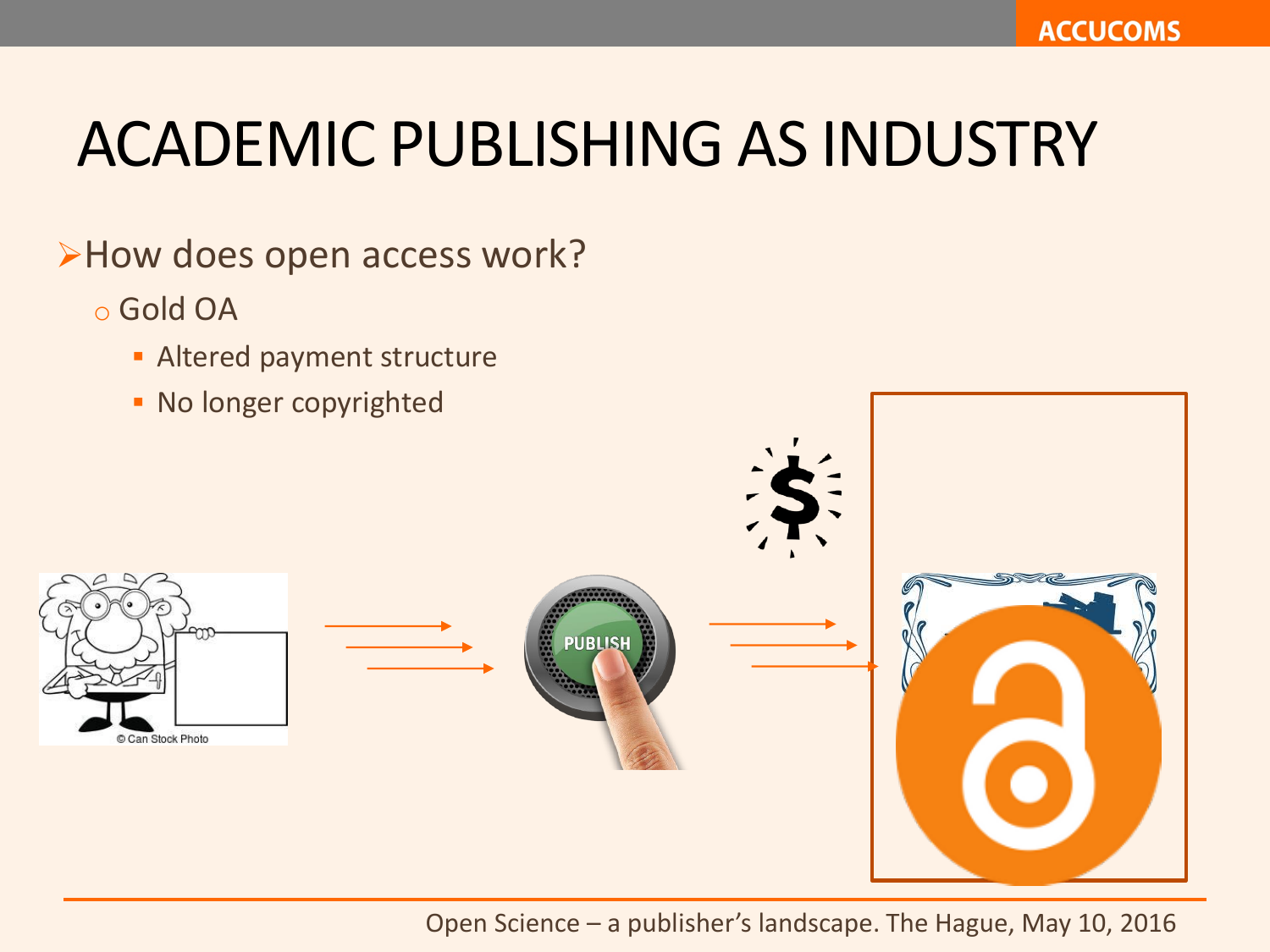>How does open access work?

- o The costs
	- **First print costs**
	- Volume creates value



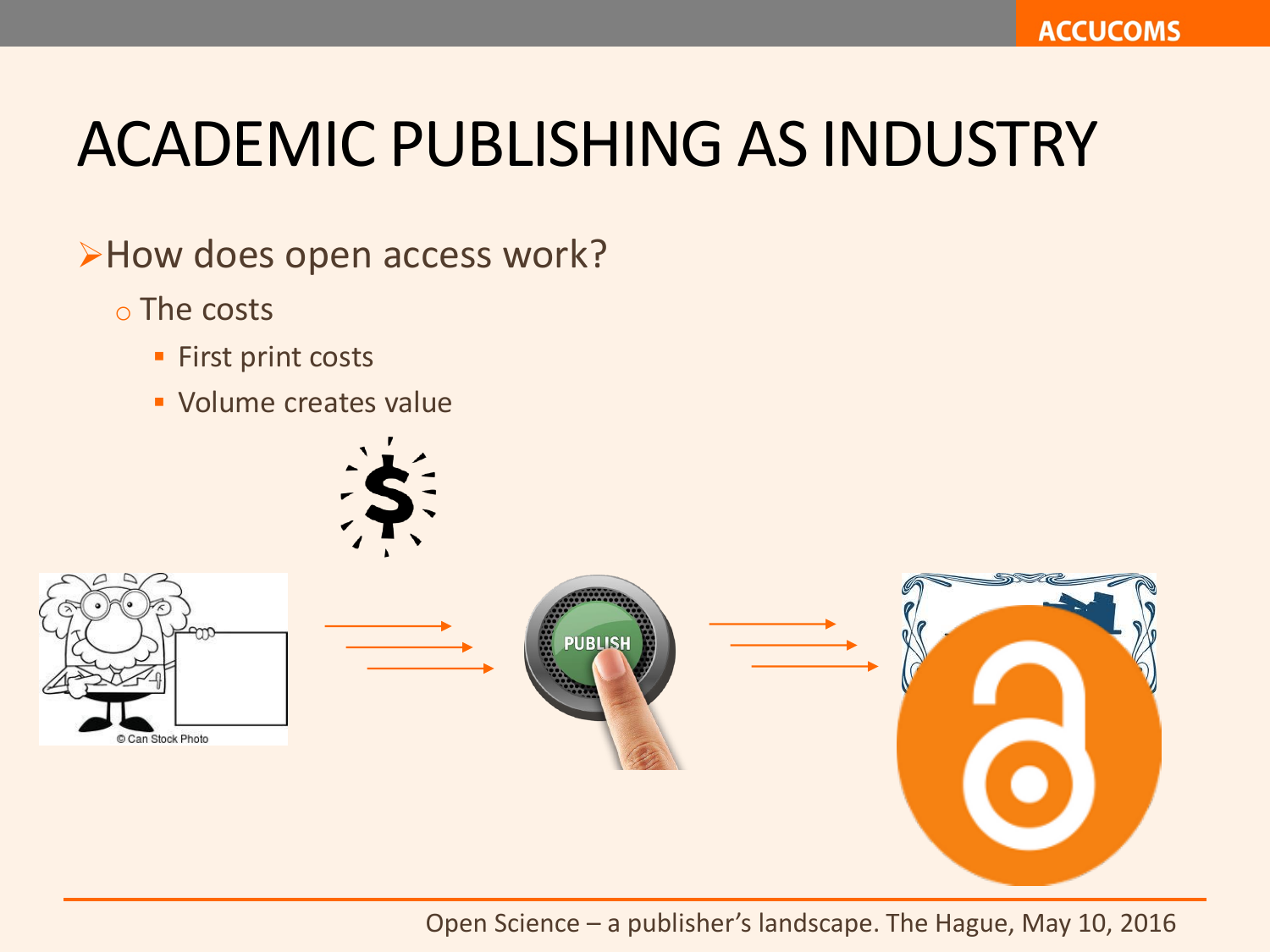### IMPACT FACTOR BY POPULAR DEMAND

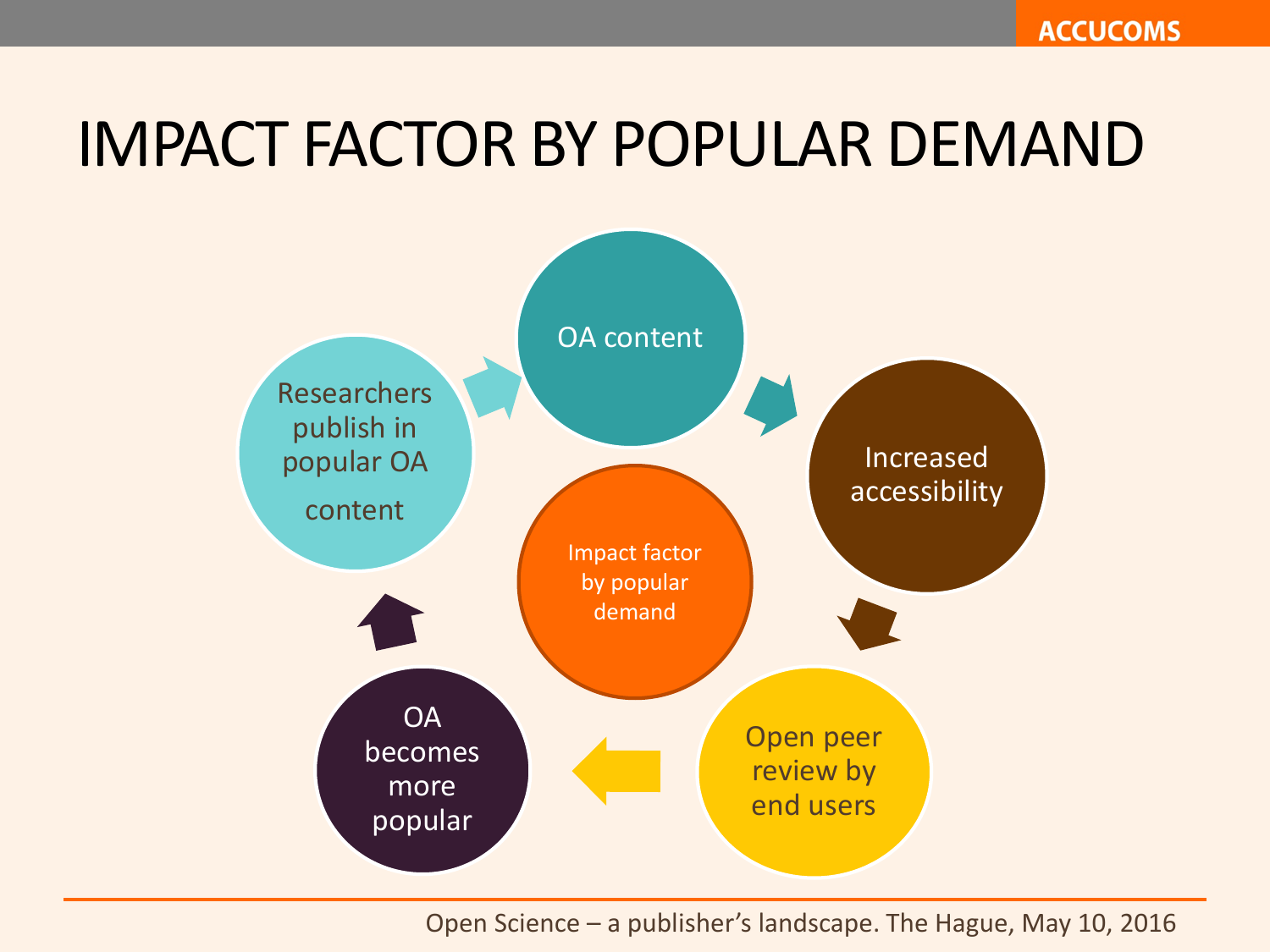### **CONCLUSIONS**

Libraries become the hub for local communities and link end users to publisher's free scientific content

 $\triangleright$  Once the access is free – public libraries should learn/teach their users community on how to use/access and make the most of the content

 $\triangleright$  Research grants are awarded based on a points system that may motivate researchers to get more involved with the readers community

Everyone benefits of open science

Effective cooperation. How do we implement it efficiently?